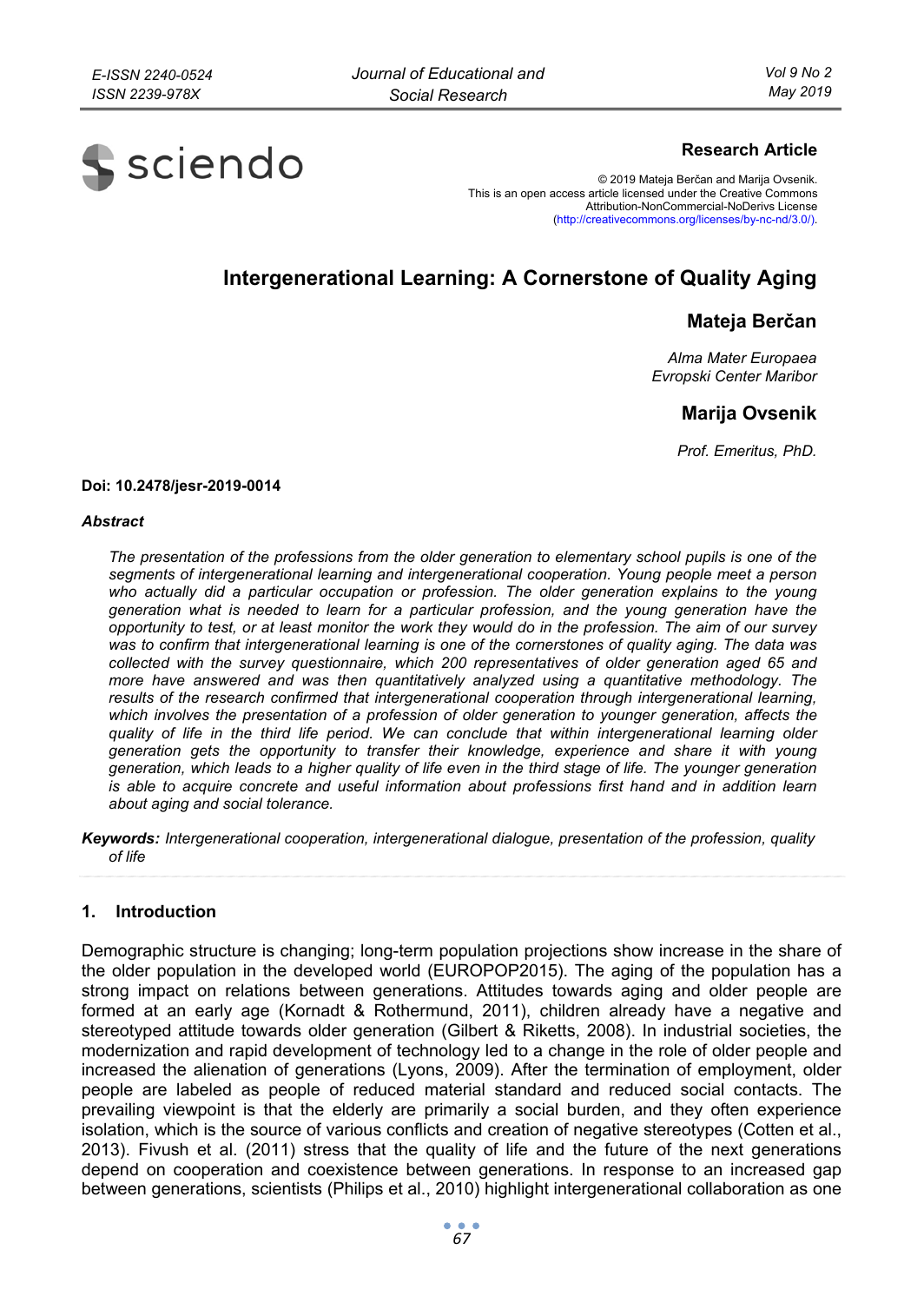| E-ISSN 2240-0524 | Journal of Educational and | Vol 9 No 2 |
|------------------|----------------------------|------------|
| ISSN 2239-978X   | Social Research            | May 2019   |

of the foundations of intergenerational connectivity, which leads to understanding and tolerance between generations. Intergenerational cooperation can thus be defined as a mechanism that encourages interaction between the older and the younger generation through participation in organized activities. One of the activities is also to acquaint pupils of elementary schools with different professions in the context of intergenerational learning.

#### **2. Theoretical Framework**

Today, the modern way of life is increasingly separating generations - especially the younger and the older generation. Life in multigenerational communities is becoming more and more rare, and therefore it is not possible to expect the establishment of everyday dialogue - especially between the older generation and the younger generation (MDDSZ, 2006). According to the study by Plumb (2014) intergenerational learning is influencing the relationships between older and younger generations (primary school students) and reduces the growing gap between the generations. By involving elementary school students in the activities of the older generation, for example, in homes for the elderly, we can notice that both the younger generation and the older generation have something to offer each other and also learn a lot from one another. In the resource where the impact of intergenerational programs on generations was studied, it was found that intergenerational programs contribute to reducing the generation gap and promote positive relationships between the older and the younger generation (Bales and other, 2010).

The older generation faces a number of changes - from adjusting to retirement and problems with accepting changes in social status, to feeling inferior and socially subordinate. Suddenly, in the third life period, a person has too much or too little time and his circle of social contacts narrows. All this results in feelings of loneliness, remoteness and of being irrelevant (Postružnik, 1999). In the research that Teater (2016) did it was noted that older people participating in intergenerational learning programs have gained self-esteem and social skills, which contributed to the improvement of both psychological and general health, and provided a sense of greater association with the community and therefore in quality of life. And also some other researches (Možina and others, 2013) found that the participation of older people in intergenerational learning is one of the important ways that lead to their reintegration into society.

Intergenerational learning enables the participation of different generations in activities that promote intergenerational dialogue and where generations engage in the acquisition of skills, values and knowledge. It is one of the ways of managing demographic change and importantly, it contributes to the development of social capital and social cohesion in aging societies. As Merriam and Kee (2013) argue: active and healthy older people, with their rich life experiences and their expertise, make a significant contribution to community development.

According to Hoff (2007), the intergenerational learning was a means of transferring knowledge, skills, competences, norms and values for centuries, and is as old as humanity itself. Younger generations adopting important positive experiences from the older generation leads to the advancement of human culture.

On the European Map of Intergenerational Learning (EMIL) website, intergenerational learning is defined as an opportunity that everyone, regardless of the age, can learn from one another; it is an important part of lifelong learning, where generations are involved in the acquisition of skills, values, and knowledge (EMIL, 2017).

The first systematic and formally designed intergenerational learning programs that emerged in the late 1970s were an integral part of social design models (Hanks & Icenogle, 2001). The main purpose of these programs, which included non-biologically related old and young people, was to promote social growth, learning and emotional stability, which is often the characteristic of the relationship between the older and the younger family members. Newman & Hatton-Yeo (2008) substantiate a new intergenerational paradigm of learning and introduce social capital associated with intergenerational learning.

Intergenerational learning programs include planned activities that connect different generations to share experiences (Newman & Hatton-Yeo, 2008), with the aim of promoting understanding and respect between generations and building social cohesion (Hatton-Yeo, 2007).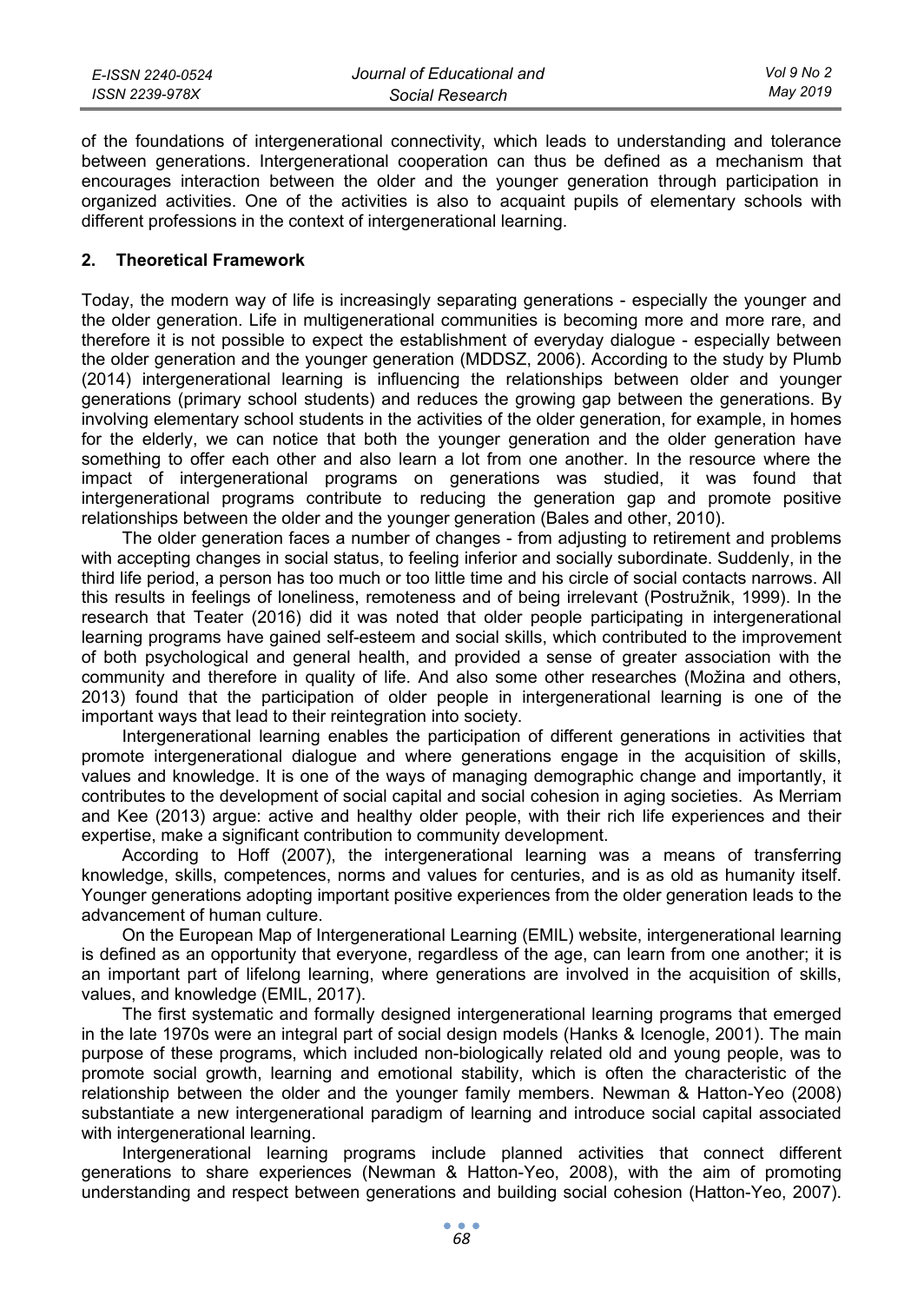| E-ISSN 2240-0524 | Journal of Educational and | Vol 9 No 2 |
|------------------|----------------------------|------------|
| ISSN 2239-978X   | Social Research            | May 2019   |

In such programs, older generation can work as mentors, helping young people, or vice versa, young people who help the older generation.

As soon as in the early childhood, children begin to get familiar with different occupations. They get to know them by watching their parents or close relatives and friends. Presentations of professions are also organized in the schools. The first turning point when children need to think more seriously about their career path is at the completion of elementary education. Depending on their psychosocial maturity and the expression of educational tendencies, the decision is demanding. Therefore, the society should be as innovative as possible in aiding them in the decision-making process - either through clear presentations of professions already in the process of elementary education, or through visits to organizations where professions of interest are carried out. One of the more innovative solutions is the inclusion of the older generation in the presentation of professions in elementary schools where the older generation would represent the profession as their own success story.

In our opinion, such approach would have a dual impact on both generations:

- the older generation would gain self-esteem, a sense of social significance and, ultimately, would enrich their quality of life;
- furthermore, the younger generation would get information about particular profession and at the same time the understanding of valuable contribution of the older generation.

In the review of foreign and domestic scientific literature, research on intergenerational learning, where the older generation would present professions to elementary school students, cannot be found. Also, there are no programs that would include older generation's presentation of profession, derived from their own practical experiences in any of the existing forms of intergenerational learning in Slovenia.

### **3. Methodology**

The survey was based on a quantitative method; we collected data using a questionnaire. The research sample was purpose-based, consisting of 200 representatives of older generation, aged 65 years and more. Data for the survey was collected on a sample of the population from Slovenia. Participation in the survey was voluntary and anonymous, and the respondents were explained the purpose and aim of the study.

As an instrument, we used the questionnaire, developed for the needs of our research, which contained 20 questions. We divided it into two parts. The aim of the first part was to obtain demographic data, which led to determination of the characteristics of the sample and concluded its representability. In the second part we wanted to determine the attitude that the older generation presenting their professions to the younger generation has and determinate the impact of intergenerational cooperation through intergenerational learning on the quality of life in the third life period.

## **4. Findings**

When asked about the need for "**intergenerational cooperation**" respondents answered by 98.5% that the younger generation needs more cooperation and advice from the older generation. In the second part, we studied the viewpoints of representatives of older generation, using the Likart scale (5 items) to determine the most important factors of quality age according to their opinion. The value of the coefficient of reliability in the case of the stated claims about the quality of life in the third stage of life the Cronbach's Alpha was 0,810. This value indicates good reliability and allows the combination of variables. The reliability test showed that the most appropriate factor structure consists of two latent factors (KMO = 0.755), which means that the indicators are divided into two components. The first component consists of: independent life, being useful, maintaining contact with family, neighborhood and peers, and physical health and vitality. We combined these components into the "**quality of life**" factor. The second component consists of transferring wisdom, experience and knowledge to the younger generation. We called the factor "**teaching the younger generation**".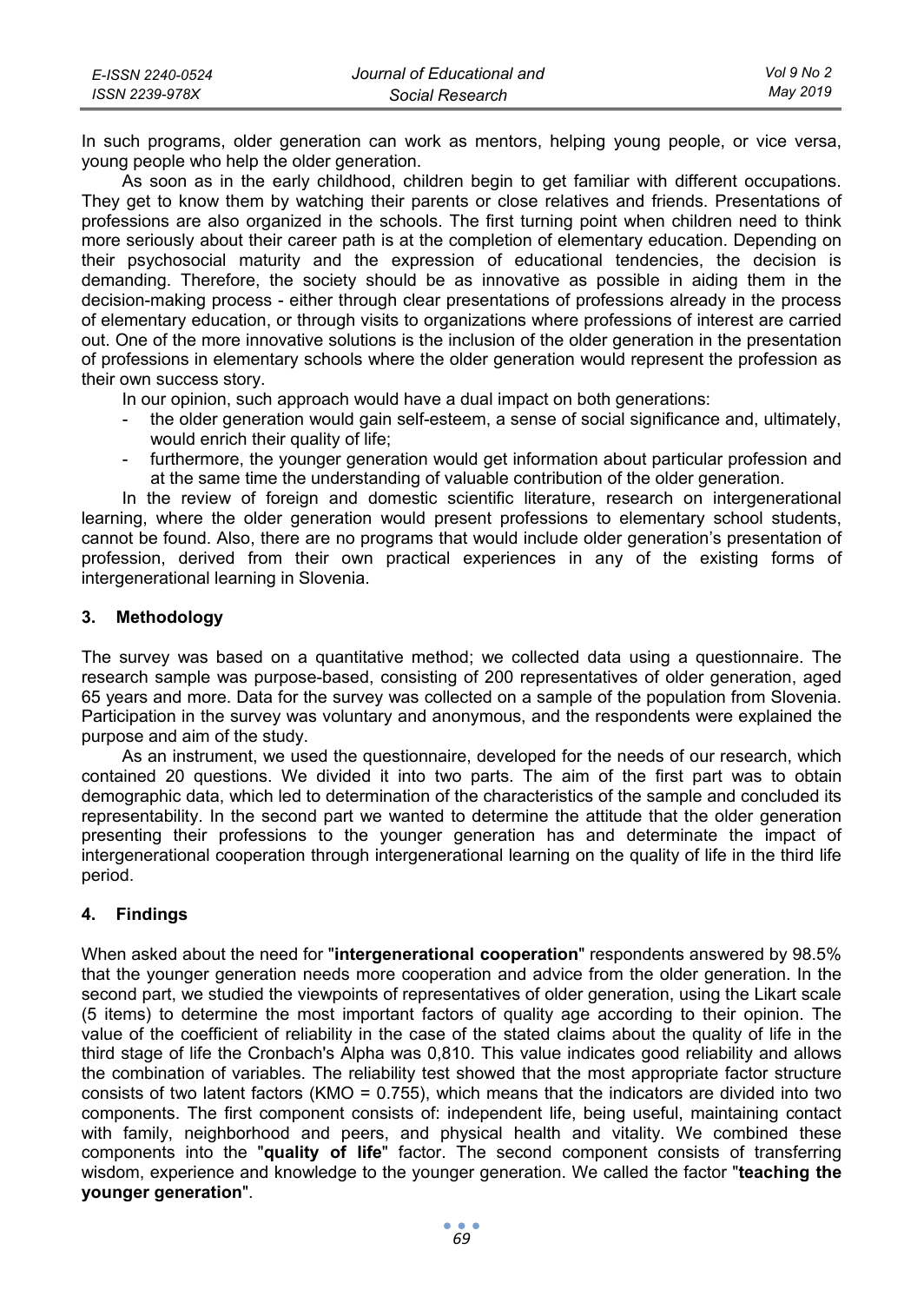| E-ISSN 2240-0524 | Journal of Educational and | Vol 9 No 2 |
|------------------|----------------------------|------------|
| ISSN 2239-978X   | Social Research            | May 2019   |

In the sequel, Pearson's correlation coefficient measured the strength of the relationship between the variables "**intergenerational cooperation**" and "**quality of life**", and between the variables "**intergenerational cooperation**" and "**teaching the younger generation**". In both cases, there is a proven link between variables; since in the first case the value of the correlation coefficient is -0.537 in the second case is 0.145. The regression analysis followed and according to representatives of older generation involved in lifelong learning activities and programs, proved that "intergenerational cooperation" (-0.540) affects the "quality of life" of the elderly in the third life period.



**Figure 1:** Model of intergenerational learning for a higher quality of life in the third life period from the perspective of representatives of older generation **Source:** Researchers

#### **5. Conclusion**

Intergenerational learning enables the participation of generations in activities that promote intergenerational dialogue and enables generations to engage in the acquisition of skills, values and knowledge. It is one of the ways to cope with demographic change and it makes an important contribution to the development of social capital and social cohesion in aging societies.

Concerning the demographic change, the longevity of society, the results of the survey, and the literature review, we conclude that in the programs of intergenerational learning, the content and the presentation of professions, which would be represented by older generation to younger generation, should be included. We could also conclude that that would lead to a better mutual understanding between generations.

By presenting their profession to elementary school pupils, the older generations would be given the opportunity to share their experiences and knowledge. In social contact with the younger generation, the older generation would relive their youthful dimensions of life, resulting in a fuller and better quality life in the third life period.